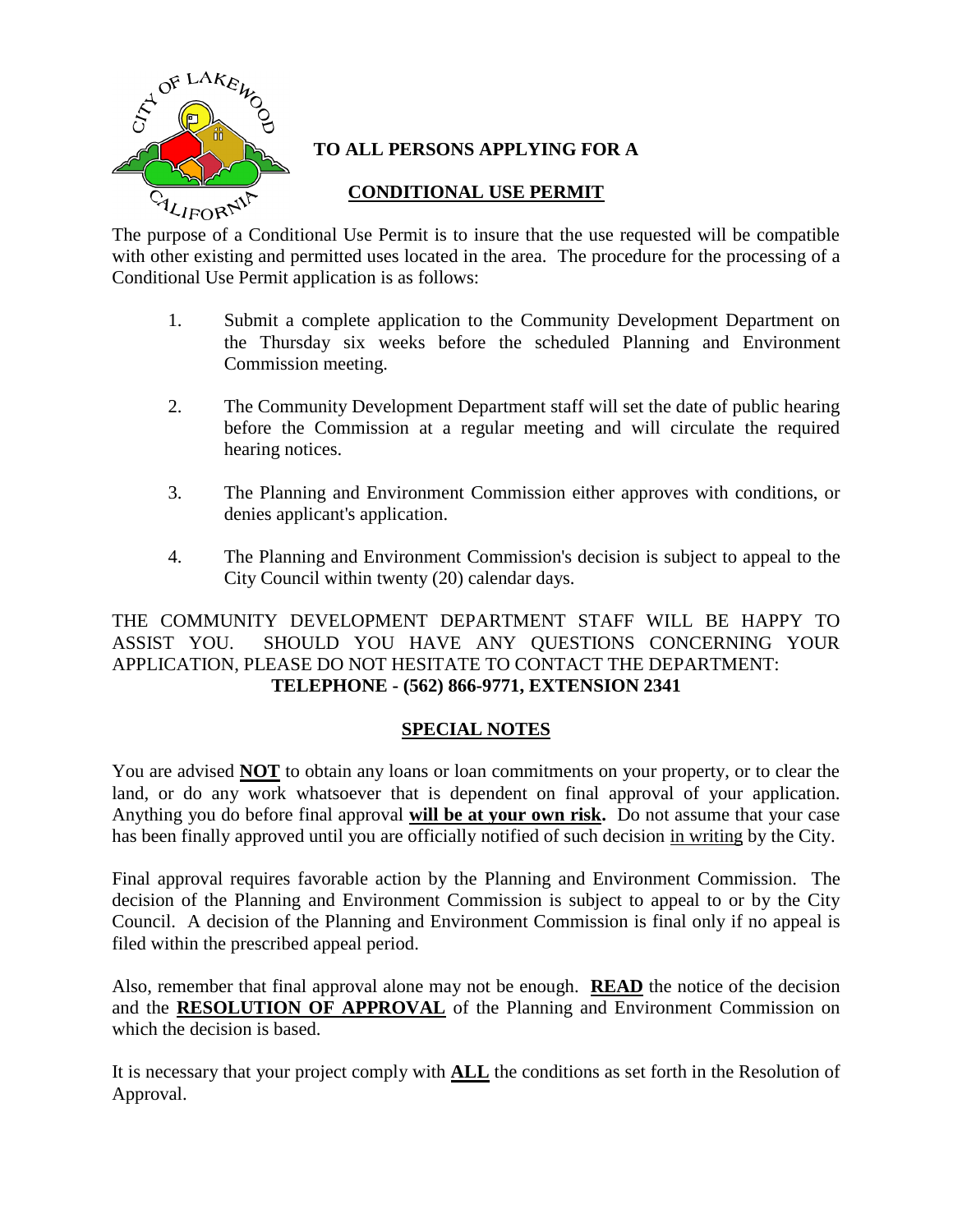# CITY OF LAKEWOOD

# **CONDITIONAL USE PERMIT**

# **APPLICATION INSTRUCTIONS**

## A COMPLETED APPLICATION MUST INCLUDE:

# **1. A FILING FEE OF \$775.00 (FENCES - \$300.00)**

#### **2. FEE FOR NEGATIVE DECLARATION (IF APPLICABLE) - \$600.00**

 A \$75.00 check payable to the Los Angeles County Clerk for posting on the Notice of Intent

 A \$75.00 check payable to the Los Angeles County Clerk for posting on the Notice of Determination

### **3. APPLICATION FORM**

### **4. PROPERTY OWNERSHIP LIST**

Prepare a list of property owner names, mailing addresses, and mailing labels for ALL property that fall wholly and/or partially within a 300-foot radius of the property under consideration including properties that are outside the City of Lakewood boundaries. Include all owners of the property being filed upon. These names and addresses must be from the latest available County Tax Assessor rolls.

Number each name. This list must be signed. An inaccurate or incomplete list will be cause to remove the case from the agenda or require a rehearing of the case.

# **5. MAPS (2)**

Submit one (1) each of the following maps prepared at a scale no smaller than one inch (1") equals 200 feet, showing all streets, highways, alleys, right-of-ways, and lot cuts. Include tract and lot numbers. All lots and parcels must be completely dimensioned. Dull finish, Osalid bluelines, or black and white prints are required.

- A. Prepare and submit one (1) map showing a 300-foot radius around the subject property and **show the property ownership by using the corresponding numbers from the Property Ownership List.** One set of **typed mailing labels** is required showing names and complete mailing addresses, including zip codes, of property owners.
- B. Prepare and submit one (1) map showing types of land use and zoning within a 500-foot radius of the subject property.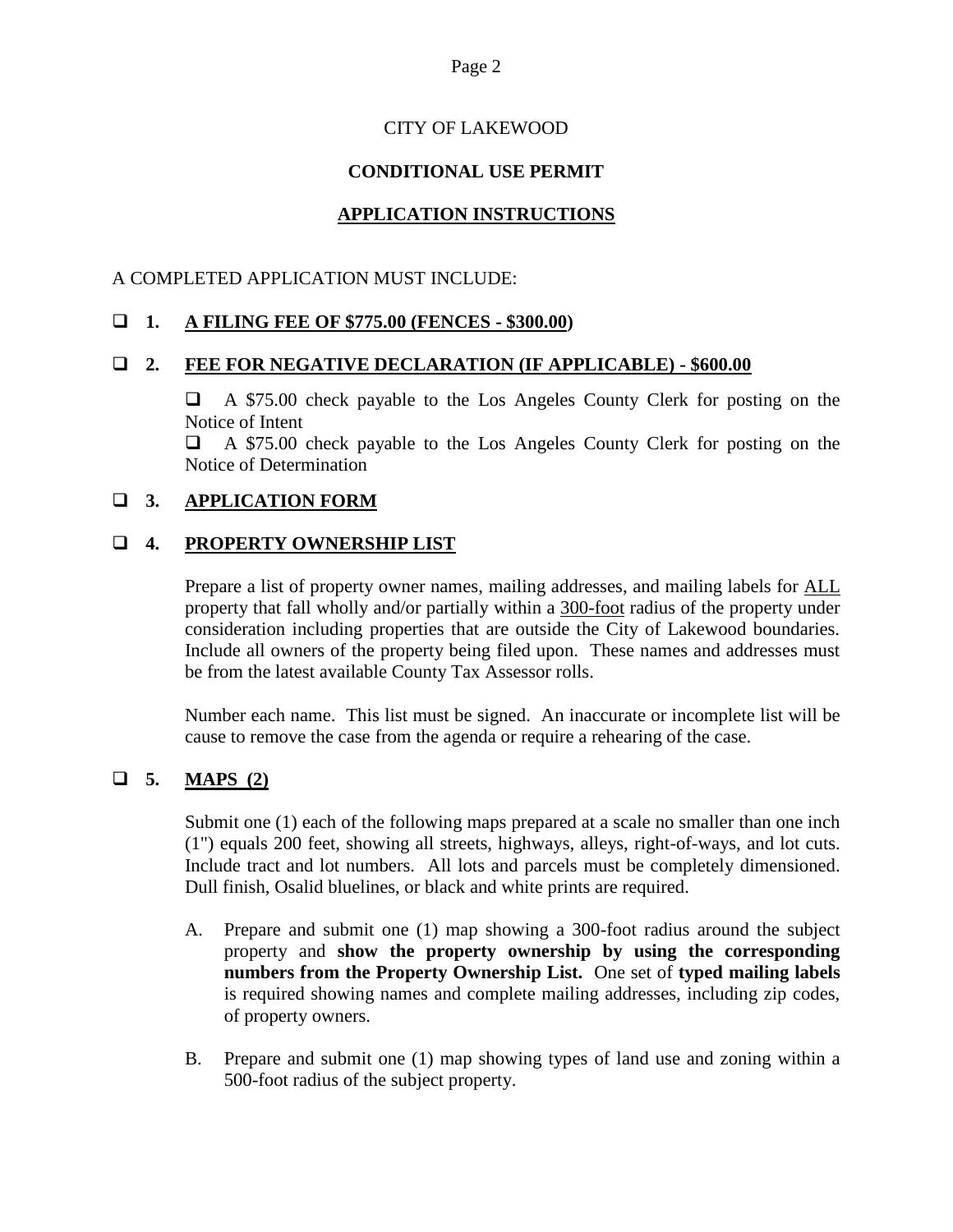# **6. PLOT PLAN, FLOOR PLAN, ELEVATIONS (10 COPIES EACH)**

Plot plans, floor plans (if required), and elevations (one copy in color) should be drawn to a scale of not less than 1/16" equals one (1) foot. Clearly show all buildings, walls, parking, landscaping and subsurface utilities so located or proposed to be located on the property; the height, size, and shape for each; and distance from all property lines. All plans must be accurately drawn and completely dimensioned. **Required copies must be folded to fit inside a legal size folder. Rolled plans will not be accepted.**

## **7. PICTURE(S) OF THE SITE AND ANY ADDITIONAL EXHIBITS APPLICANT MAY WISH TO PRESENT.**

 **8. WRITTEN AUTHORIZATION FROM THE PROPERTY OWNER IF OTHER THAN APPLICANT.**

## **9. PROOF OF OWNERSHIP OF THE PROPERTY (SUCH AS A COPY OF THE DEED OR TITLE REPORT).**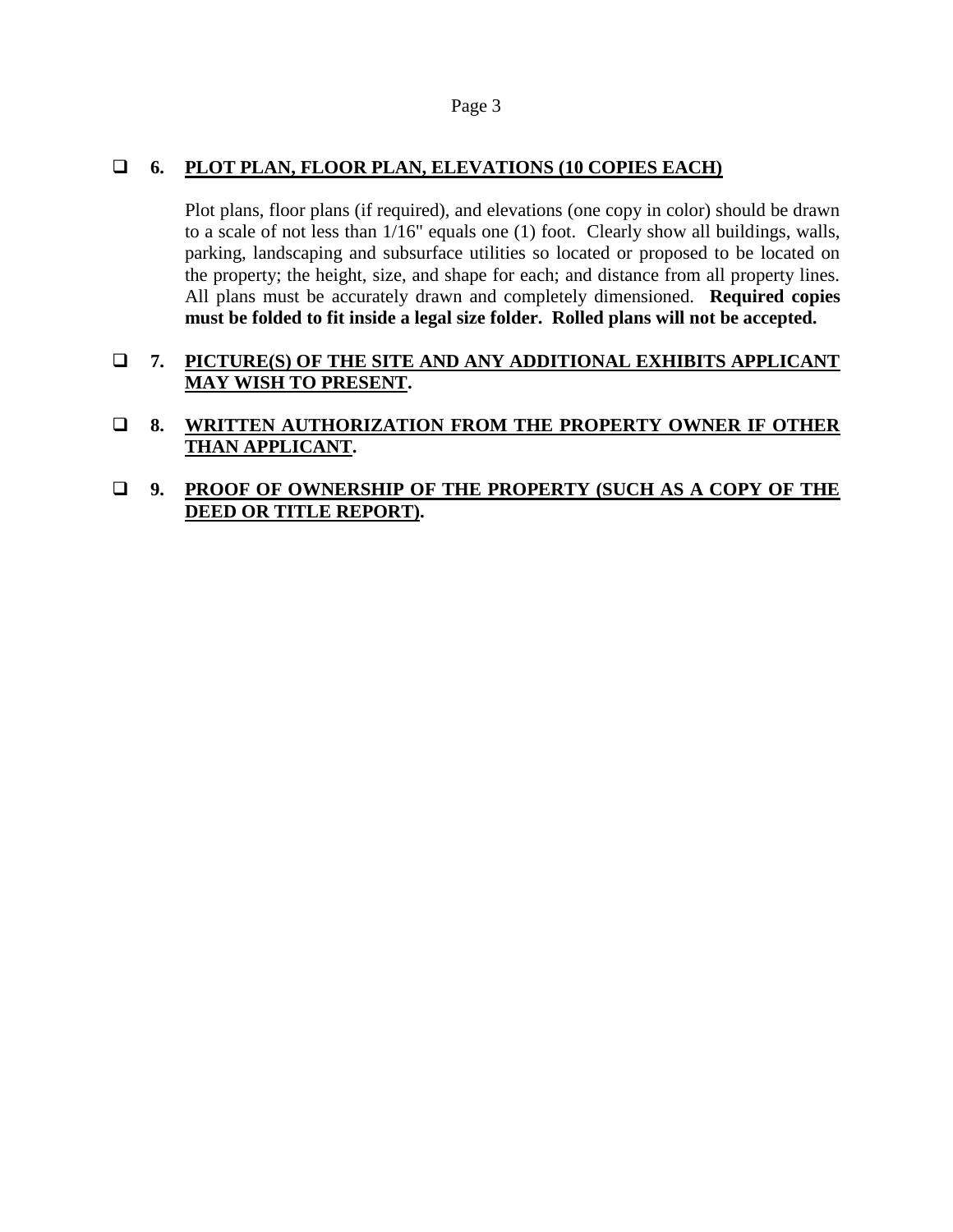|--|--|

### CITY OF LAKEWOOD

# **C O N D I T I O N A L U S E P E R M I T**

| 1.                                                                                                                                                             |                                                                                                                                                                                                                                |  |  |
|----------------------------------------------------------------------------------------------------------------------------------------------------------------|--------------------------------------------------------------------------------------------------------------------------------------------------------------------------------------------------------------------------------|--|--|
|                                                                                                                                                                |                                                                                                                                                                                                                                |  |  |
|                                                                                                                                                                |                                                                                                                                                                                                                                |  |  |
|                                                                                                                                                                | EMAIL MOBILE PHONE                                                                                                                                                                                                             |  |  |
| 2.                                                                                                                                                             | PROPERTY OWNER                                                                                                                                                                                                                 |  |  |
|                                                                                                                                                                |                                                                                                                                                                                                                                |  |  |
|                                                                                                                                                                |                                                                                                                                                                                                                                |  |  |
| 3.                                                                                                                                                             | ARCHITECT/ENGINEER                                                                                                                                                                                                             |  |  |
|                                                                                                                                                                |                                                                                                                                                                                                                                |  |  |
|                                                                                                                                                                |                                                                                                                                                                                                                                |  |  |
| 4.                                                                                                                                                             | SITE ADDRESS ON A SERIES AND A SERIES AND A SERIES AND A SERIES AND A SERIES AND A SERIES AND A SERIES AND A SERIES AND A SERIES AND A SERIES AND A SERIES AND A SERIES AND A SERIES AND A SERIES AND A SERIES AND A SERIES AN |  |  |
| 5.                                                                                                                                                             |                                                                                                                                                                                                                                |  |  |
| 6.                                                                                                                                                             | (Lot and Tract Number)                                                                                                                                                                                                         |  |  |
| 7.                                                                                                                                                             | THE ABOVE DESCRIBED PROPERTY WAS ACQUIRED BY APPLICANT/OWNER                                                                                                                                                                   |  |  |
|                                                                                                                                                                | Date                                                                                                                                                                                                                           |  |  |
| What original deed restrictions, if any, concerning type of improvements permitted were<br>placed on the property involved? Give date said restrictions expire |                                                                                                                                                                                                                                |  |  |
|                                                                                                                                                                |                                                                                                                                                                                                                                |  |  |
|                                                                                                                                                                |                                                                                                                                                                                                                                |  |  |

(You may attach a copy of the original printed restrictions in answer to this question after properly underscoring those features governing the type and class of uses permitted thereby.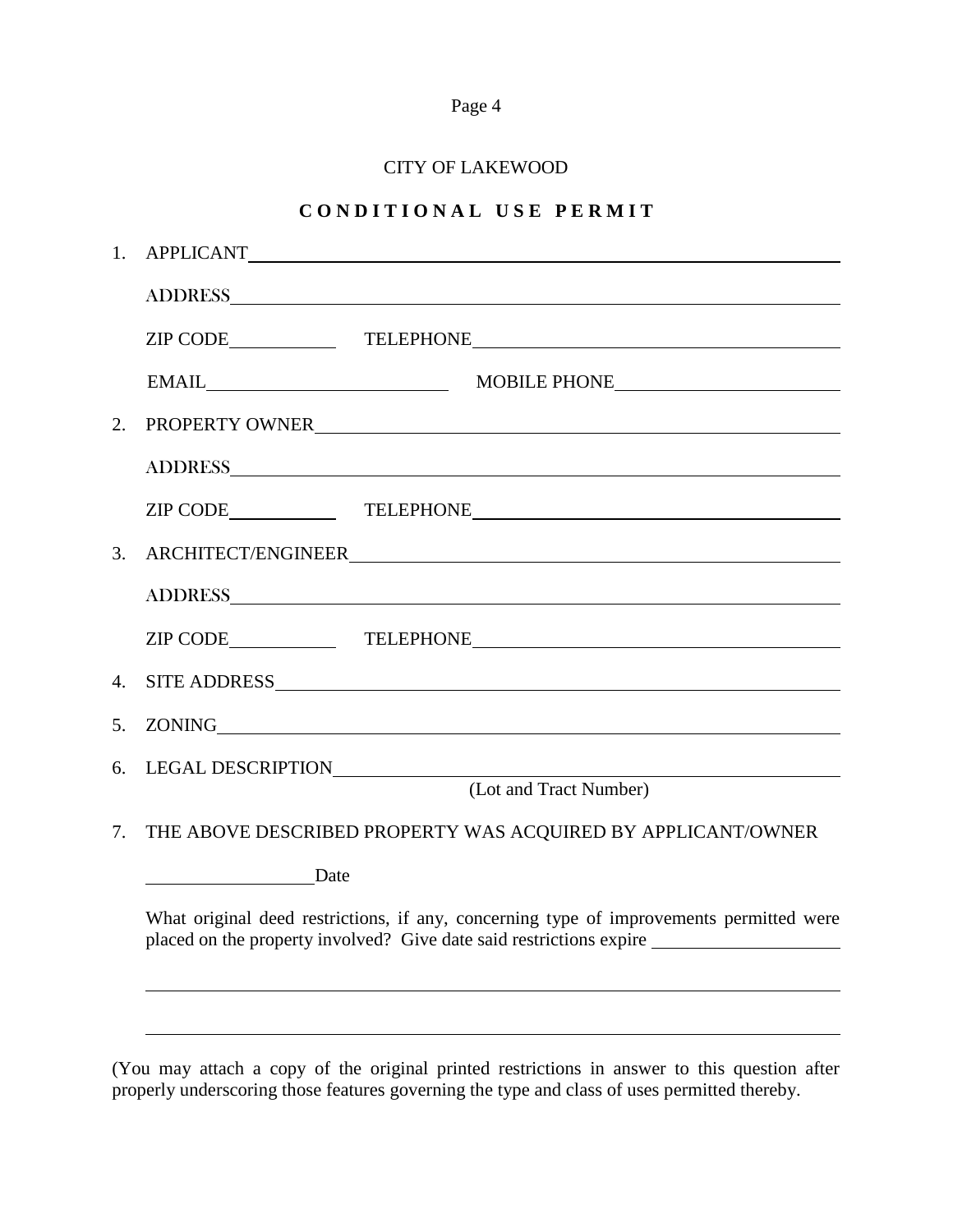8. PROPOSED CONDITIONAL USE PERMIT USE 9. NAME OF BUSINESS (if applicable) 10. NATURE OF APPLICATION IF THE APPLICATION IS FOR A BUSINESS, PLEASE PROVIDE THE FOLLOWING INFORMATION WHERE APPLICABLE: 1. Days and hours of operation: 2. If the application is for a restaurant/bar business, please provide the maximum number of chairs and/or stools within your business and include all outdoor patio/deck seating: 3. If the application is for a vocational school, please provide the maximum number of students and staff that you will be within the tenant space at any given time:

4. If the application is for an indoor commercial recreation use, please provide the maximum number of clients you anticipate to accommodate at any given time: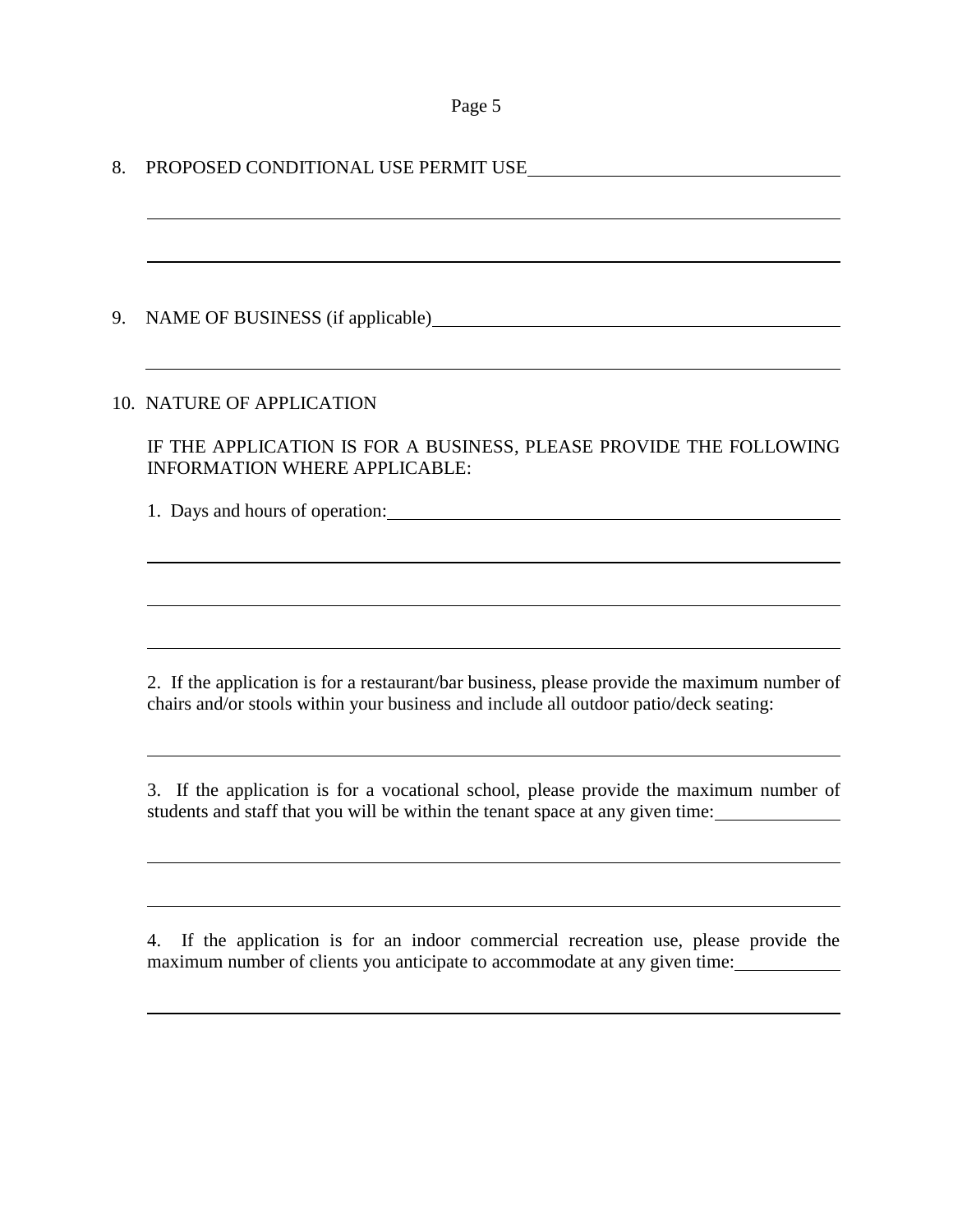### CITY OF LAKEWOOD

#### DEPARTMENT OF COMMUNITY DEVELOPMENT

NOTE: The Code requires that the conditions set forth in the following Sections 1, 2, 3, and 4 below **MUST** be established before a Conditional Use Permit can be granted. (Explain in detail wherein your case conforms to the following requirements.)

#### 1. THE SITE FOR THIS PROPOSED USE IS ADEQUATE IN SIZE AND SHAPE -

#### EXPLAIN

# 2. THE SITE HAS SUFFICIENT ACCESS TO STREETS AND HIGHWAYS, AND IS ADEQUATE IN WIDTH AND PAVEMENT TYPE TO CARRY THE QUANTITY AND QUALITY OF TRAFFIC GENERATED BY THE PROPOSED USE – EXPLAIN

## 3. THE PROPOSED USE WILL NOT BE MATERIALLY DETRIMENTAL, NOR HAVE AN ADVERSE EFFECT UPON ADJACENT USES, BUILDINGS, OR STRUCTURES - EXPLAIN

# 4. THE PROPOSED CONDITIONAL USE WILL NOT BE IN CONFLICT WITH THE GENERAL PLAN OR ANY OF ITS ELEMENTS - EXPLAIN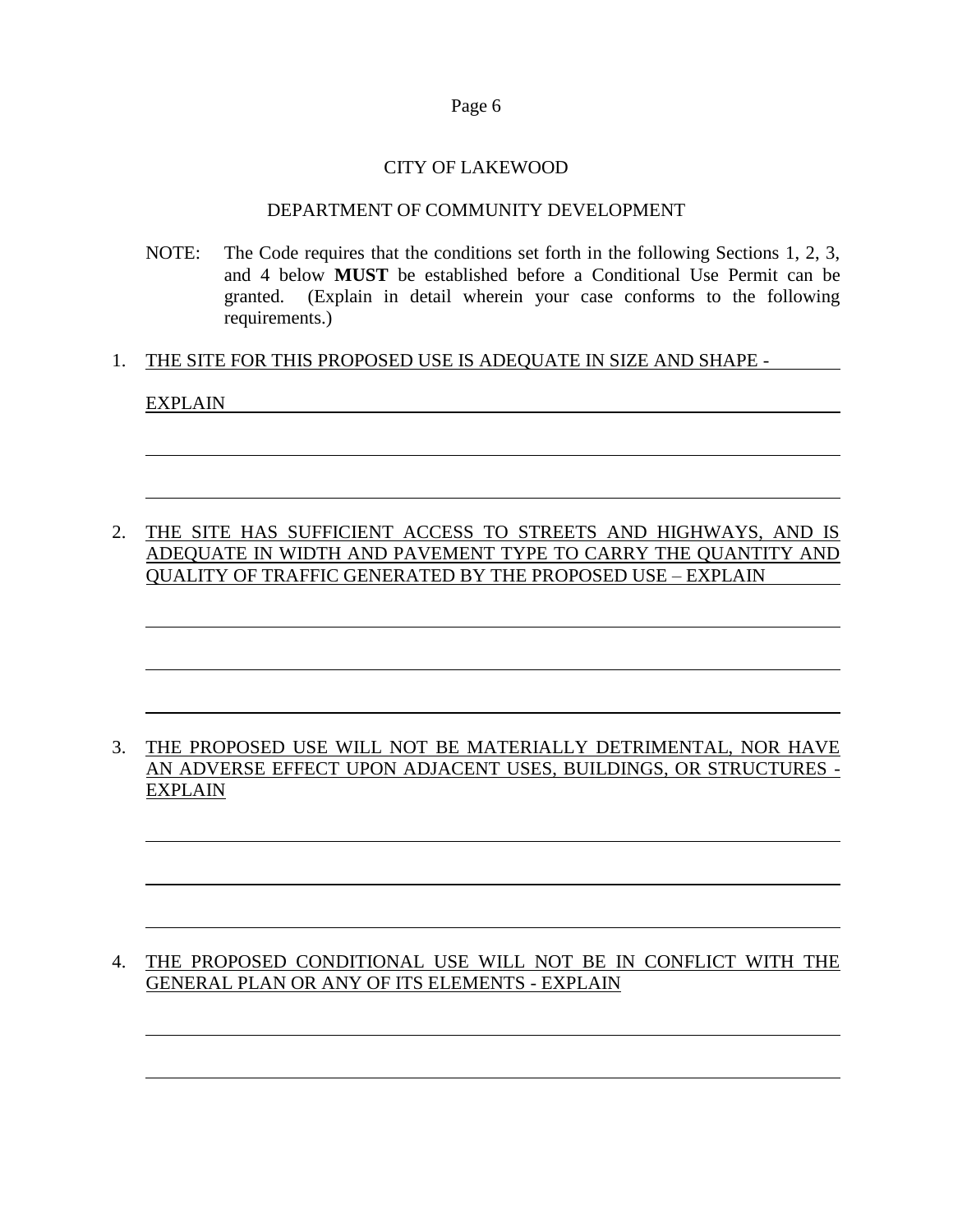# THIS PAGE TO BE COMPLETED BY COMMUNITY DEVELOPMENT STAFF ONLY

This is to certify that the foregoing application form has been inspected by me. It is thorough and complete and conforms with the provisions of the Lakewood Municipal Code.

| Date Filed      | CUP Case No. | Fee Paid |
|-----------------|--------------|----------|
|                 |              |          |
|                 |              |          |
| Date of Hearing |              |          |
|                 |              |          |

 $By$ Community Development Department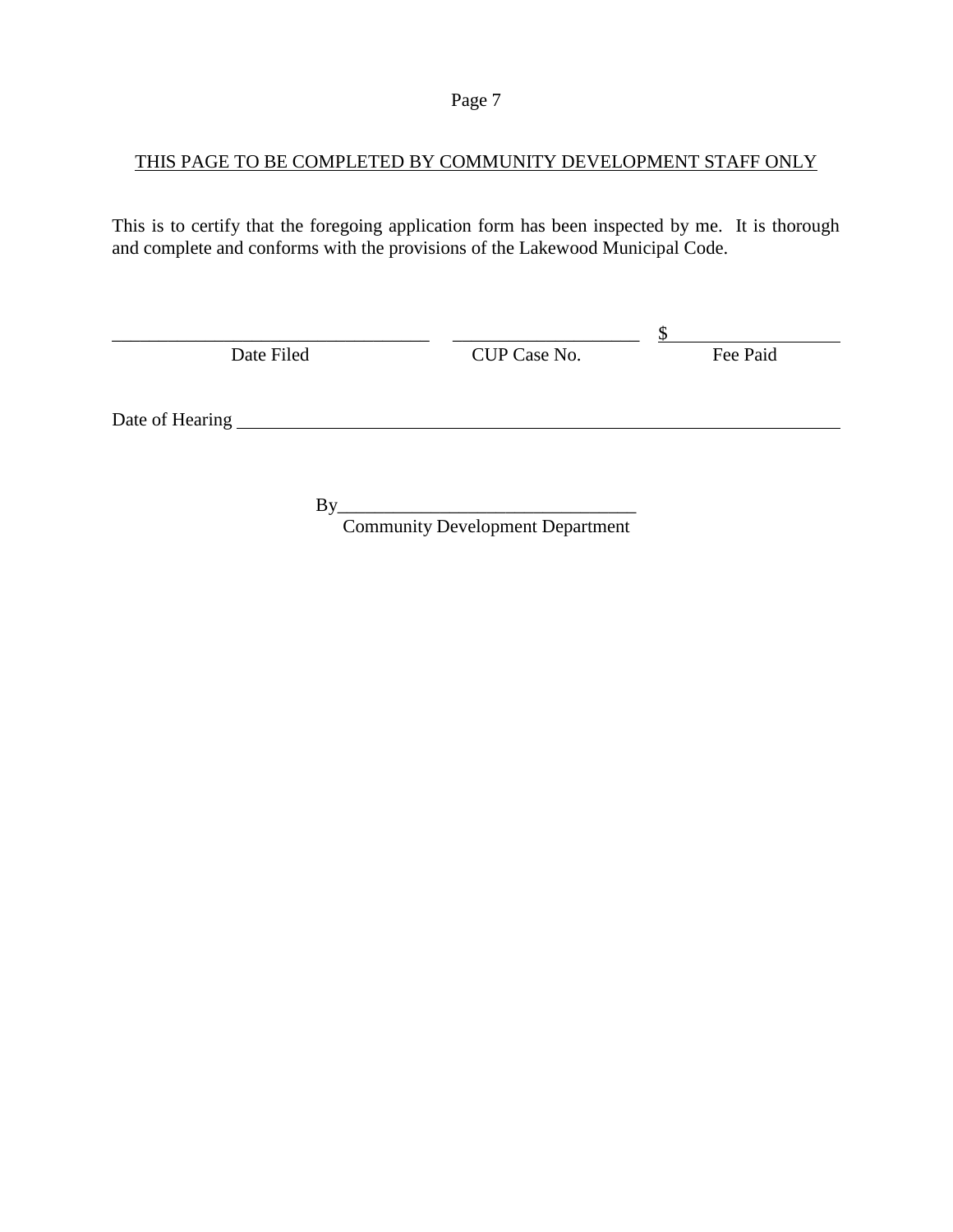#### APPLICANT'S AFFIDAVIT

STATE OF CALIFORNIA ) CITY OF LAKEWOOD ) ss. COUNTY OF LOS ANGELES )

I am the

(state whether owner, lessee, purchaser or agent)

of the property involved in this application. I have familiarized myself with the requirements of the Zoning Ordinance in this matter. The statements and answers are true to my own knowledge and present the argument in behalf of the application, except as to those matters which are therein stated upon my information or belief, and as to those matters I believe to be true.

I certify and declare under penalty of perjury that the foregoing is true and correct.

Executed on , at

Corporate Name (if any)

Signature

Phone No.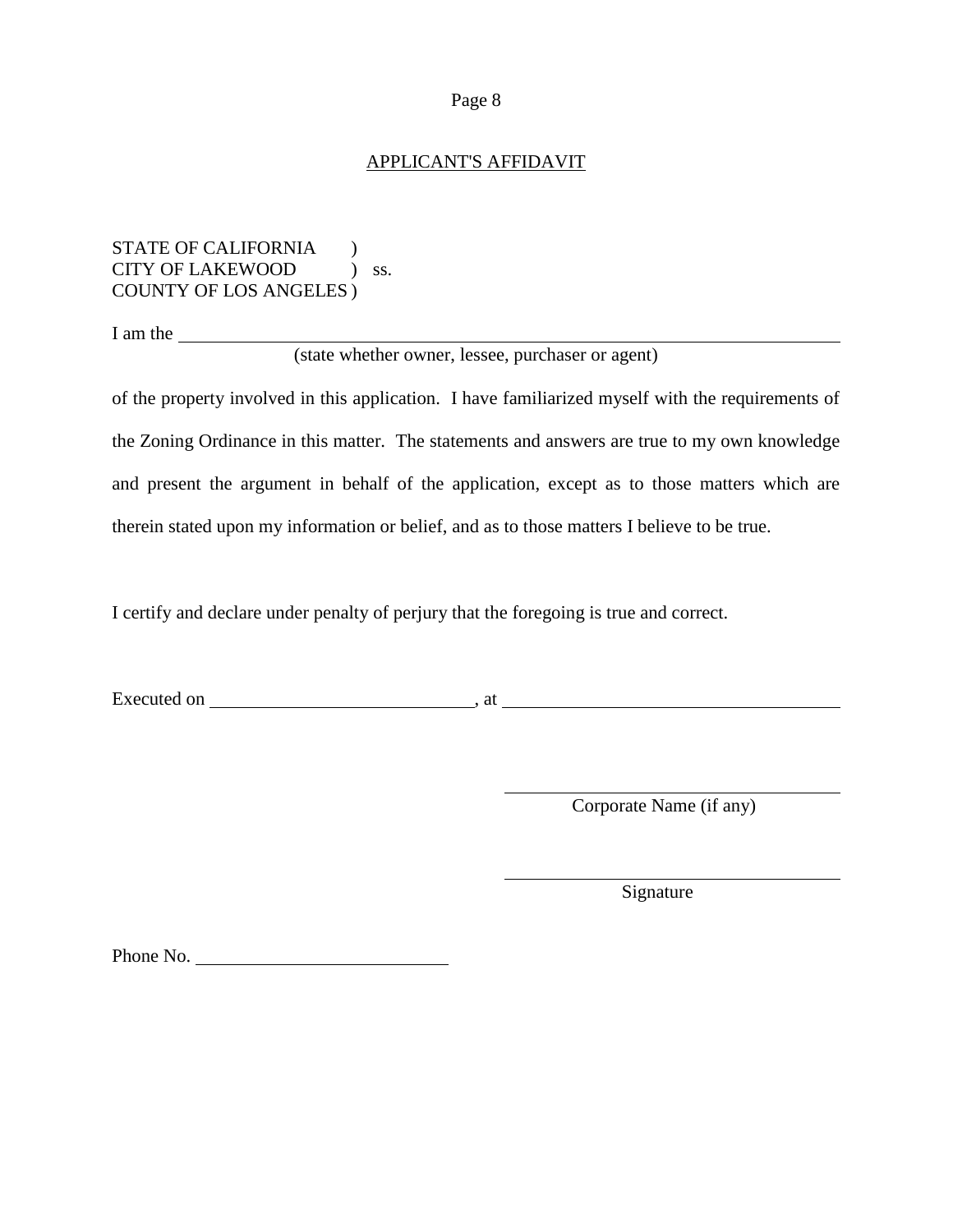I hereby certify (or declare) under penalty of perjury that the foregoing is true and correct.

Date Signature

\_\_\_\_\_\_\_\_\_\_\_\_\_\_\_\_\_\_\_\_\_\_\_\_\_\_\_\_\_\_\_\_\_\_\_\_\_\_\_\_\_\_\_\_\_\_\_\_\_\_\_\_\_\_\_\_\_\_\_\_\_\_\_\_\_\_\_\_\_\_\_\_\_\_\_\_\_\_ Address (Attach additional pages as necessary) NAME STREET ADDRESS CITY

The following is a list taken from the latest available Los Angeles County Assessment roll, of all persons to whom all property is assessed for a distance of 300 feet from the exterior boundaries of the subject property, described as

Lot and Tract No.

# CERTIFIED PROPERTY OWNER'S LIST

# (CCP 2015.5)

City of Lakewood CUP Case No.

Page 9